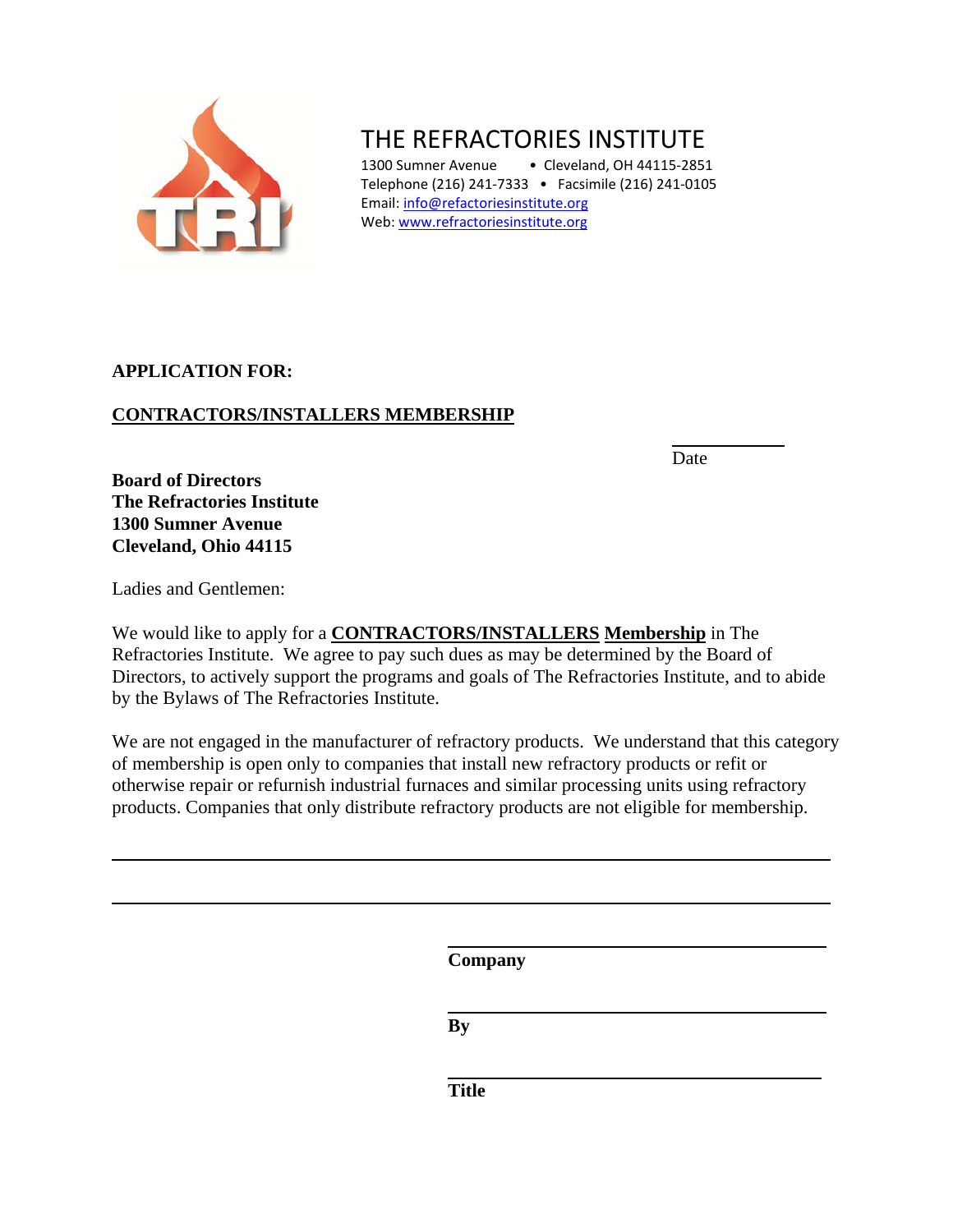#### **The Refractories Institute Bylaws**

**Membership and Qualifications** 

**Section 3.2 - Non-Voting Membership: The following membership classes shall have no vote, except as otherwise provided in these Bylaws, nor be eligible to hold office in The Institute:** 

**(D) Contractors/Installers: Any proprietorship, partnership, corporation or other business entity not engaged in the manufacture of refractory products, but who is a contractor and installer of refractory products shall be eligible for a Contractors/Installers Membership in The Institute, subject to approval of the Board of Directors. The Official Representative of a Contractor/Installer Member does not vote except as a member of the Contractors/Installers Committee.** 

**Section 9.5 - Contractors/Installers Committee: This Committee shall be made up of Official Representatives of the Contractors/Installers Member companies or thor their designees who elect to serve on it. Each such Official Representative shall have one (1) vote.** 

**Section 9.9 - Qualifications of Committee Persons: Any employee of any member company may hold a membership on any standing or special committee, subject to the following exclusions or restrictions. Only Official Representatives of Active member companies may serve on the Nominating Committee or Executive Committee. Membership on the Associates Committee is limited to employees of Associate member companies only. Membership on the Contractors/installers Committee is limited to employees of Contractor/Installer member companies only. Membership on the Affiliates Committee is limited to employees of Affiliate member companies only.** 

**Section 9.10 - Voting: Each member company shall have one (1) vote at any committee meeting. Should more than one employee representative attend a committee meeting, the Official Representative shall designate the person who shall be entitled to vote.**